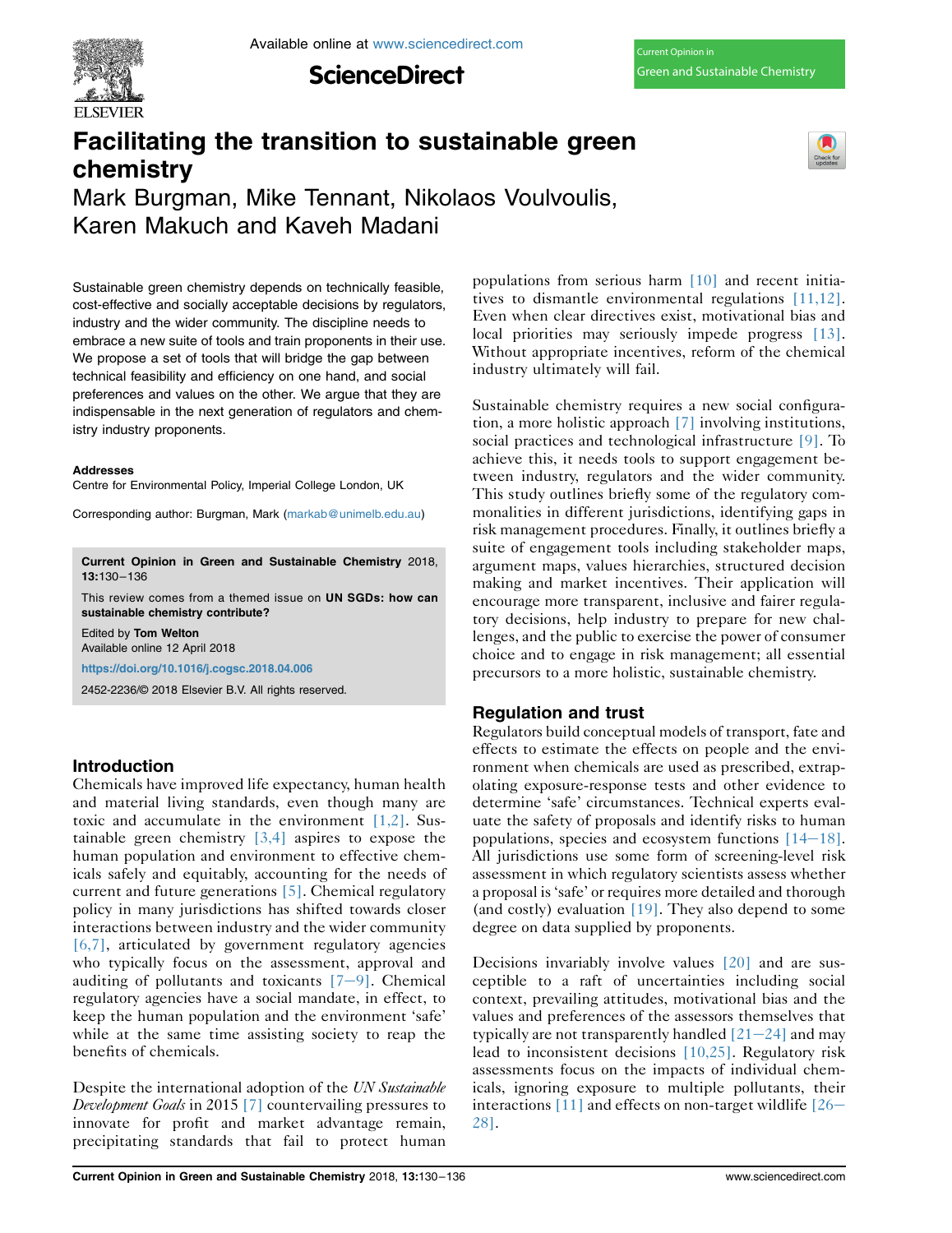The resolution of these problems does not lie in simple restrictions, because most of these chemicals have beneficial uses that may exceed their costs. Nevertheless, such issues invoke questions of the equity of the distribution of the risks, the assessment of trade-offs among competing social and environmental values, and the creation of appropriate incentives to ensure the long-term viability of sustainable policies. These topics have been barely explored in the literature on sustainable chemistry (but see Ref. [\[29\]\)](#page-5-0).

Reibstein [\[11\]](#page-5-0) discussed ethical sustainable chemistry and raised the issues of industry participation, governance, fairness, accountability, transparency, reputational risk and trust [\[22,30,31\]](#page-5-0). Many applied scientists aspire to having their work contribute to policy decisions. Many public servants regularly seek unfettered, unbiased and well-informed scientific input [\[24\].](#page-5-0) However, despite their aligned aspirations, there remain significant gaps between the kinds of information that scientists provide and the kinds of inputs that public servants find useful [\[32,33\].](#page-5-0) Usable science most often arises when researchers and policy makers work together, iterating problem formulation and solutions [\[34\],](#page-5-0) engendering reciprocity and personal interactions [\[35,36\].](#page-5-0) Effective contributions are enhanced by mutual respect and understanding, timely responses, pragmatic solutions, and an awareness of the frailties of scientists in providing policy advice  $[37-40]$  $[37-40]$  $[37-40]$ . Policy decisions may take decades to develop and are the product of many social and political factors [\[41\]](#page-6-0). Sustainable chemistry requires a suite of tools to identify and examine tradeoffs among competing values, create appropriate incentives and develop strategies to serve net social benefit and the equitable distribution of risk and reward.

# Tools for sustainable green chemistry

A broad range of tools may serve sustainable chemistry by closing the gaps between scientists, regulators, industry and the wider community [\[20,42\].](#page-5-0) They include stakeholder and argument maps, values hierarchies, structured decision making and market design. To illustrate these tools, we posit a new hypothetical chemical,  $X$ . In this scenario, analogues of  $X$  have been used in manufacturing and food production for many years without known harmful effects. Laboratory tests do not reveal deleterious effects on test organisms. The chemical is proposed for use in a novel setting, namely, controlling weeds in agricultural crops, and is likely to find its way into waterways. Its release is politically contentious.

### Inclusivity: stakeholder mapping

When contemplating effective social engagement, the question arises, who should be involved? Stakeholders may be defined as those who may influence a decision or be affected by its outcomes (see Figure 1), including future generations who may be represented by proxy stakeholders such as NGOs [\[23,43\].](#page-5-0)

The boundaries of a problem are determined by the interests of stakeholders, including those not present [\[44\]](#page-6-0) or unwilling to participate [\[30\].](#page-5-0) Marginalised groups increase the legitimacy of outcomes, but also increase the complexity of deliberation [\[45\].](#page-6-0) Stakeholder maps help to identify stakeholders and to position them relative to a decision. Usually, stakeholder maps place concerned individuals and organisations in a space defined by their influence over and their interest in the decision. The map is developed iteratively with stakeholders, assisting community and agency participants to discuss the decision and their involvement in it, providing insights into local networks, and clarifying issues of trust and organisational/agency influence [\[46\].](#page-6-0)

#### Improving transparency: argument maps

Often, the evidence supporting regulatory decisions is not clearly linked to the reasons for or against the decision, potentially creating distrust. Argument maps provide a mechanism to make regulatory decisions more transparent (see [Figure 2\)](#page-2-0).

A claim is supported by reasons, evidence and sources [\[47\].](#page-6-0) For instance, experts use scientific understanding of a chemical's transport, fate, exposures and modes of action to evaluate whether it is safe, or can be used with restrictions. An argument map can represent unambiguously the reasons why the proposition (the chemical is safe) could be true (supporting reasons) or false (objections) [\[48\]](#page-6-0) ([Figure 2\)](#page-2-0). Representing reasoning in this way leads naturally to positing counterfactuals, that is, lines of reasoning that lead to the opposite claim (i.e.,





Example of a stakeholder map for the hypothetical scenario of the decision to release Chemical X.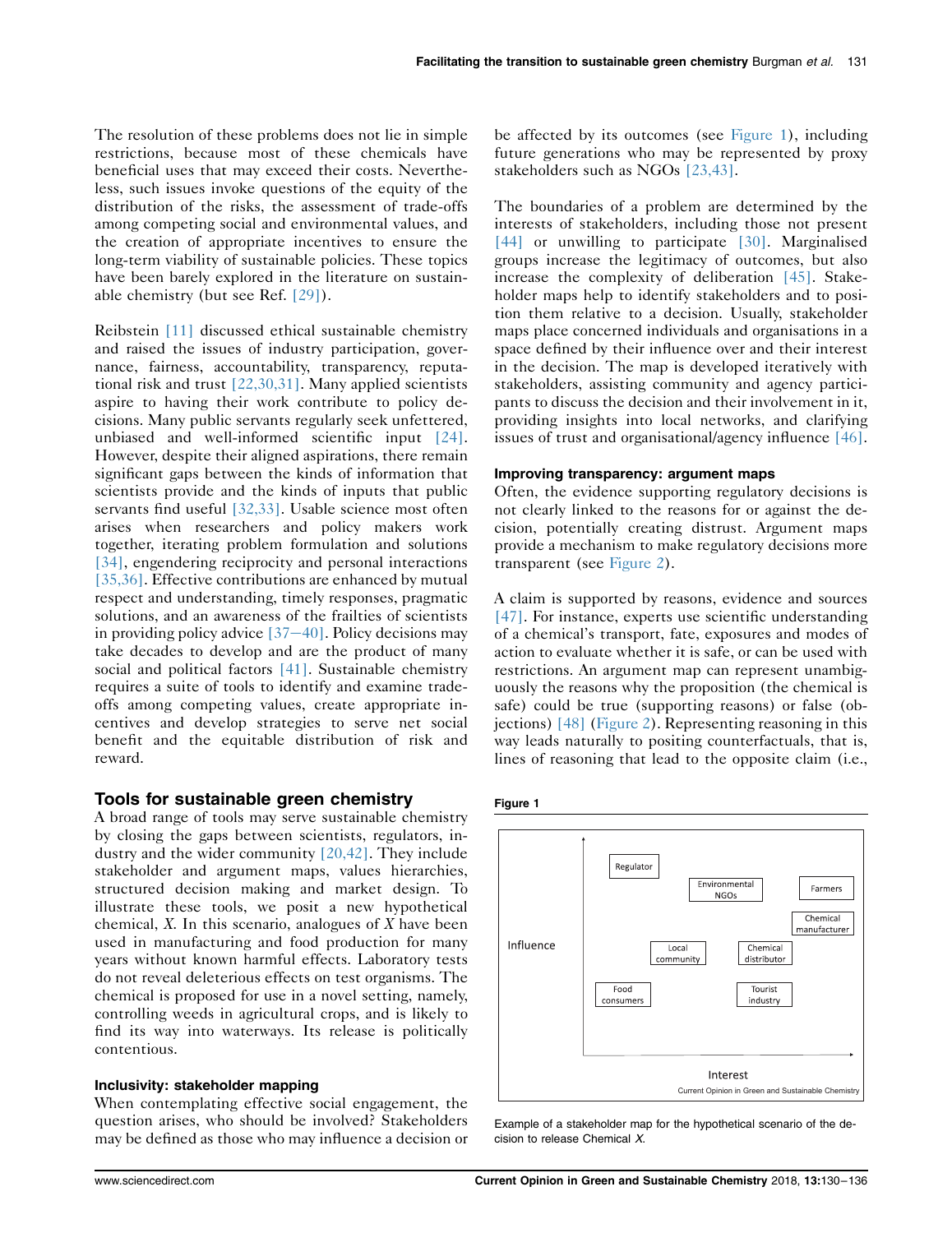<span id="page-2-0"></span>



Argument map showing the reasons and evidence for the claim that a hypothetical Chemical  $X$  is safe enough to be used with regulatory constraints, together with objections to the claim. SARs are Structure Activity Relationships. LD50 tests refer to experiments to determine the concentration at which 50% of test organisms die within 96 h of exposure. NOECs are No Observed Effect Concentrations, exposures at which there was no discernible (typically, no statistically significant) effects occur on test organisms within 96 h. Sources of evidence would also normally be included. Many other kinds of evidence and potential objections may have been included.

that the chemical is in fact unsafe). These are usually represented as 'objections', in this example, that the chemical is persistent, has sub-lethal effects, some exposure pathways may be novel, and many non-target organisms have not been tested. Each objection links to pieces of evidence or to the reasons themselves (see [Figure 3](#page-3-0)).

There is no formal way of assigning a weight to each of the reasons, lines of evidence, or objections. Assessors must form a subjective opinion on the likelihood that the chemical is safe or should be regulated.

### Dealing with value judgements: values hierarchies

Assessments may entrain estimates of effects on things as disparate as transitory effects on the health of children, increased likelihoods of cancer in adults, impairment of the function of freshwater invertebrates and constraints on the trade of agricultural products that reduce employment opportunities. Trade-offs inevitably involve values, and risk analysts trained in conventional chemistry are poorly prepared to deal with them. Values

hierarchies (objectives hierarchies) assimilate the things that people care about, and that might be affected by a chemical. Each sub-criterion should be accompanied by an unambiguous and operationally feasible measure (a direct measure, a proxy or a constructed scale) (see [Figure 3](#page-3-0)) [\[20,49\]](#page-5-0). If properly constructed, they help decision makers and stakeholders to discriminate ends (fundamental objectives, the things people really care about) from the means of obtaining them.

The objectives hierarchy is used to order thinking about important attributes (criteria), to ensure no important elements are overlooked, that criteria are meaningful and decomposable, and to avoid redundancy in judgements  $[49-51]$  $[49-51]$  $[49-51]$ . It provides a mechanism for integrating different ways of perceiving or understanding environmental and social issues [\[9,52\]](#page-5-0).

## Understanding trade-offs: structured decision making

One of the mantras of sustainable green chemistry is to negotiate decisions that are consistent with the values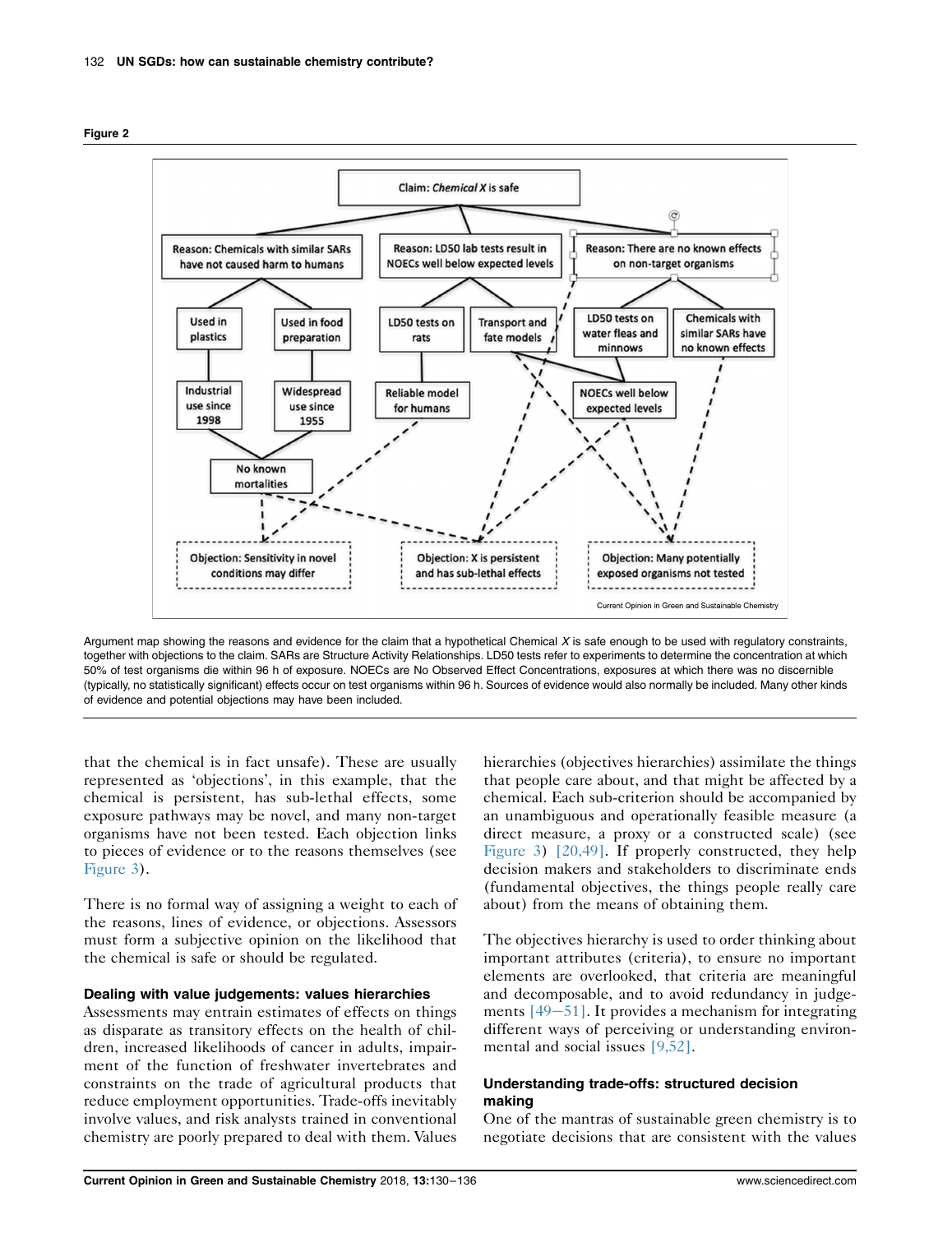

#### <span id="page-3-0"></span>Figure 3

Values hierarchy for hypothetical Chemical X. The concerns (objections) identified in the argument map have been distilled into 4 main criteria, namely environmental, social, human health and economic criteria, and 8 sub-criteria.

and aspirations of all stakeholders [\[5\]](#page-5-0). Structured decision analysis tools provide the link between risk assessment and social preferences. The first steps, as articulated above, are to identify stakeholders, create a values hierarchy and decide on relevant measures. Next, identify management alternatives (options) and score (estimate) the criteria under each action. Finally, specify weights for criteria and subcriteria, aggregate the scores, and evaluate the sensitivity of outcomes to weights and scores. Alternatively, participants may discuss the tradeoffs and identify a consensus position that accommodates minimally satisfactory outcomes for all participants [\[20\].](#page-5-0)

Structured decision making can be effective for complex problems that include monetary and non-monetary values [\[53\]](#page-6-0), eliciting judgements about the relative importance of personal, organisational or societal values [\[54,55\].](#page-6-0) Ideally, facilitated interactions between stakeholders can be used to document and discuss the diversity of opinions [\[56\].](#page-6-0) Sensitivity analysis can identify where scores, weights or approaches to aggregation have a critical effect. Insensitive criteria such as ecotourism

and human health effects in [Table 1](#page-4-0) which vary little over the alternative actions may be disregarded. Participants may develop alternative actions that better satisfy their objectives. Uncertainty information is a crucial element, allowing stakeholders to evaluate their attitude to risk, their willingness to take risks to achieve better outcomes, versus their propensity to settle for more modest, but more assured outcomes [\[57\].](#page-6-0) Thus, farmers may support restricted release because it avoids potential losses [\(Table 1\)](#page-4-0).

## Understanding motivation and acceptance: market design

Most regulators depend on information supplied by proponents, potentially creating disincentives to find problems, or to disclose them once they are discovered. The regulation of hypothetical Chemical X provides an example. Expected human health impacts, measured as quality-adjusted life years (QALYs [\[58\]](#page-6-0)), vary little over the three potential actions, from 1 to 2 QALYs per 100,000 people exposed. These data are likely extrapolated from the results of tests conducted by the company. If the company fails to find important or significant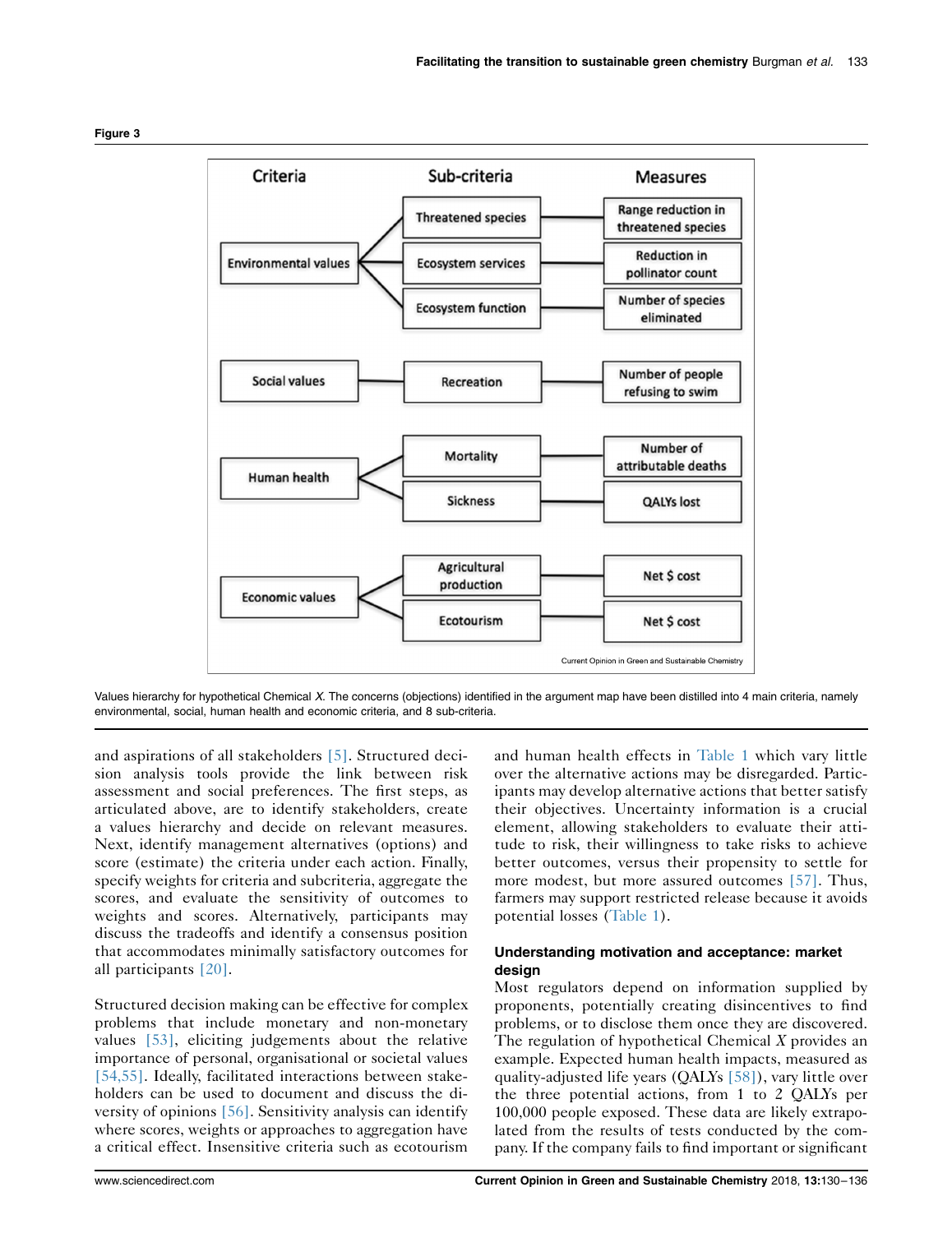| certainties for each of the criteria under each of the decision options. The impacts measure the added effects of release, compared to the<br>existing baseline. The uncertainties are 95% confidence intervals, or their Bayesian equivalents. |                       |                          |                           |                               |
|-------------------------------------------------------------------------------------------------------------------------------------------------------------------------------------------------------------------------------------------------|-----------------------|--------------------------|---------------------------|-------------------------------|
| Sub-criteria                                                                                                                                                                                                                                    | <b>Measures</b>       | No release               | <b>Restricted release</b> | Unrestricted release          |
| Threatened species                                                                                                                                                                                                                              | Range reduction       | $3.0 \pm 1 \text{ km}^2$ | $3.5 \pm 1 \text{ km}^2$  | $12.5 \pm 10$ km <sup>2</sup> |
| Ecosystem function                                                                                                                                                                                                                              | # species eliminated  | $2 \pm 5$                | $7 \pm 5$                 | $50 \pm 30$                   |
| Recreation                                                                                                                                                                                                                                      | # people not swimming | $0 \pm 10$               | $15 \pm 10$               | $20 \pm 10$                   |
| Human health                                                                                                                                                                                                                                    | QALYs # per 100,000   | $1 \pm 2$                | $1 \pm 2$                 | $2 \pm 2$                     |
| Agricultural production                                                                                                                                                                                                                         | Net \$ (million)      | $200 \pm 50$             | $800 \pm 50$              | $900 \pm 300$                 |
| Ecotourism                                                                                                                                                                                                                                      | Net \$ (million)      | $20 \pm 5$               | $19 \pm 5$                | $19 + 5$                      |

<span id="page-4-0"></span>Table 1

Hypothetical decision table for six of the sub-criteria identified in the values hierarchy above, for each of three potential decision actions (no release, restricted release, and unrestricted release). The role of scientists in this process is to estimate the consequences and un-

effects, regulation will be less stringent. Even in the absence of deliberate deception, this incentive may exacerbate confirmation bias. Likewise, the absence of information about effects on non-target species is taken to suggest that there are no unacceptable effects.

Bier and Lin [\[59\]](#page-6-0) pointed out that the number of firms choosing not to comply with environmental standards will grow as standards become more stringent. Companies have the opportunity and the motive to provide inaccurate and favourably biased information. Regulators and the wider community have reason to doubt the integrity of the information provided by companies. Wagner (1997, in Ref. [\[59\]\)](#page-6-0) claimed, for example, that inadequate testing and/or lack of disclosure were at least partly responsible for significant harm from tobacco, the Dalkon Shield, and asbestos. Sustainable green chemistry relies on establishing conditions in which companies disclose fully and look proactively and thoroughly for potential problems. Ideally, it will be in their selfinterest to do so.

Game-theorists have established that market design and regulatory policy can deal with perverse incentives effectively. For example, self-reporting procedures with penalty reductions may encourage auditing and disclo-sure [\[60\].](#page-6-0) Bier and Lin [\[59\]](#page-6-0) illustrated how relaxed restrictions for companies that disclose breaches can encourage honest reporting. Zhao et al. [\[61\]](#page-6-0) outlined government policies that result in holistic supervision of supply chains to reduce carbon emissions. Such models may be used to evaluate strategic behaviours and behavioural styles, and assess the importance of factors such as willingness to make strategic concessions, risk attitude, and knowledge of other parties' preferences, leading to policy options that encourage fair and efficient sustainable behaviour  $[62-64]$  $[62-64]$  $[62-64]$ .

## **Discussion**

The tools outlined here fill some important gaps in conventional chemical regulatory procedures. Importantly, they target those elements that are most important to sustainable green chemistry, namely equitable accounting of the full diversity of social values and preferences, building transparency and trust, and creating environments which encourage industry, regulators and the wider community to cooperate.

These approaches provide a key additional dimension that can support improved decision-making, one that is ignored on most conventional regulatory environments. Specifically, decision makers can evaluate both the expected (most likely) outcome of a decision, and the robustness of decisions to uncertainty. A decision option that promises a higher return might be declined in favour of an alternative with lower expected value but lesser uncertainty of outcome [\[65,66\].](#page-6-0) Similarly, a decision that is optimal from the social (central) planner's perspective might be declined in favour of a solution that is socially stable [\[67\].](#page-6-0) Such decision making under uncertainty can only be undertaken if the extent of uncertainty associated with alternatives is understood and communicated clearly, and those affected have the opportunity to consider their attitude to risk taking.

The tools outlined here have limitations. It can be difficult to reconcile opinions about cause and effect, and data can be ambiguous or unavailable. It can be difficult to construct objectives hierarchies, to ensure all factors are included, that weights are broadly accepted and that means and ends have not been confused. Structured decision analysis, if applied naively, can lead to anchoring, reinforcement of entrenched positions or personal value judgements. The procedures above may deal adequately with the needs of the current generation, but deal only indirectly with those of future generations. Above, we advocate stakeholder maps, argument maps and structured decision making to support the elicitation of consequences assessments. But these tools will be effective in the long run only if market forces and incentives are designed to encourage participation and cooperation.

# Conflict of interest

Nothing declared.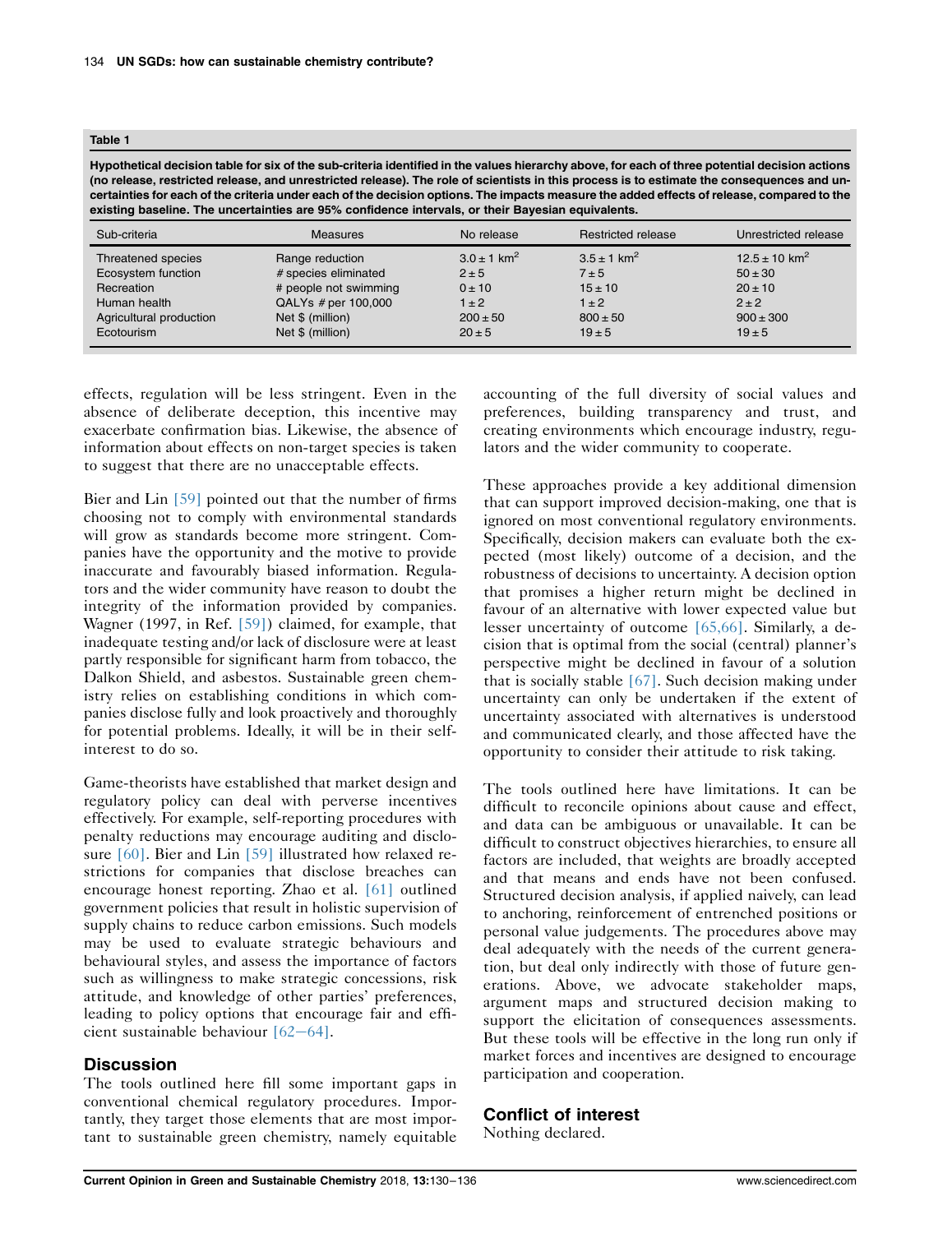#### <span id="page-5-0"></span>References

Papers of particular interest, published within the period of review, have been highlighted as:

- of special interest
- \*\* of outstanding interest
- [Plant JA, Voulvoulis N, Ragnarsdottir KV, Eds.,](http://refhub.elsevier.com/S2452-2236(18)30019-1/sref1) Pollutants, [human health and the environment: a risk based approach](http://refhub.elsevier.com/S2452-2236(18)30019-1/sref1). [Wiley; 2012.](http://refhub.elsevier.com/S2452-2236(18)30019-1/sref1)
- 2. Voulvoulis N, Georges K: [Industrial and agricultural sources and](http://refhub.elsevier.com/S2452-2236(18)30019-1/sref2) [pathways of aquatic pollution. Impact of water pollution on human](http://refhub.elsevier.com/S2452-2236(18)30019-1/sref2) [health and environmental sustainability](http://refhub.elsevier.com/S2452-2236(18)30019-1/sref2). 1st ed. Hershey; 2015. [Oct: 29](http://refhub.elsevier.com/S2452-2236(18)30019-1/sref2).
- 3. Anastas PT: [The transformative innovations needed by green](http://refhub.elsevier.com/S2452-2236(18)30019-1/sref3) [chemistry for sustainability](http://refhub.elsevier.com/S2452-2236(18)30019-1/sref3). ChemSusChem 2009, 25: [391](http://refhub.elsevier.com/S2452-2236(18)30019-1/sref3)–392.
- Constable DJC: [Green chemistry and sustainability](http://refhub.elsevier.com/S2452-2236(18)30019-1/sref4). In Quality [living through chemurgy and green chemistry. Green chemistry](http://refhub.elsevier.com/S2452-2236(18)30019-1/sref4) and sustainable technology[. Edited by Lau PCK, Ed, Berlin, Hei](http://refhub.elsevier.com/S2452-2236(18)30019-1/sref4)[delberg: Springer; 2016](http://refhub.elsevier.com/S2452-2236(18)30019-1/sref4).
- 5 Welton T: Solvents and sustainable chemistry. Proc R Soc A

\* 2015, 471. [https://doi.org/10.1098/rspa.2015.0502.](https://doi.org/10.1098/rspa.2015.0502) 20150502. This paper defines the concept of sustainable chemistry and provides its historical context.

- 6. Bone J, Head M, Barraclough D, Archer M, Scheib C, Flight D, Voulvoulis N: Soil quality assessment under emerging regulatory requirements. Environ Int 2010, 36:609-622. [https://](https://doi.org/10.1016/j.envint. 2010. 04.010) [doi.org/10.1016/j.envint. 2010. 04.010](https://doi.org/10.1016/j.envint. 2010. 04.010).
- 7. [Mehlich J, Moser F, Van Tiggelen B, Campanella L, Hopf H:](http://refhub.elsevier.com/S2452-2236(18)30019-1/sref7) The [ethical and social dimensions of chemistry: reflections,](http://refhub.elsevier.com/S2452-2236(18)30019-1/sref7) [considerations, and clarifications](http://refhub.elsevier.com/S2452-2236(18)30019-1/sref7). Chem Eur J 2017, 23:1210.
- 8. Suter II GW: [Ecological risk assessment](http://refhub.elsevier.com/S2452-2236(18)30019-1/sref8). Boca Raton: Lewis; [1993](http://refhub.elsevier.com/S2452-2236(18)30019-1/sref8).
- 9. \* \* Morone P, Tickner J, Tartiu V: [A new chemistry for a sustain](http://refhub.elsevier.com/S2452-2236(18)30019-1/sref9)[able future: when green chemists meet social scientists](http://refhub.elsevier.com/S2452-2236(18)30019-1/sref9). Curr<br>[Opin Green Sustain Chem](http://refhub.elsevier.com/S2452-2236(18)30019-1/sref9) 2017, 8:A1-A3.

This paper highlights why social science is an indispensable part of sustainable chemistry.

- 10. Li Z, Jennings A: [Worldwide regulations of standard values of](http://refhub.elsevier.com/S2452-2236(18)30019-1/sref10) [pesticides for human health risk control: a review](http://refhub.elsevier.com/S2452-2236(18)30019-1/sref10). Int J En[viron Res Publ Health](http://refhub.elsevier.com/S2452-2236(18)30019-1/sref10) 2017, 14:826.
- 11. Reibstein R: [A more ethical chemistry](http://refhub.elsevier.com/S2452-2236(18)30019-1/sref11). Curr Opin Green Sustain<br>\*\* [Chem](http://refhub.elsevier.com/S2452-2236(18)30019-1/sref11) 2017, 8:36-44.

This paper explores the ethical and social dimensions of sustainable chemistry, motivating the deployment of new tools.

- Sneed A: Trump's order may foul U.S. drinking water supply. Scientific American. March 10 2017. [https://www.](https://www.scientificamerican.com/article/trump-rsquo-s-order-may-foul-u-s-drinking-water-supply) [scientificamerican.com/article/trump-rsquo-s-order-may-foul-u-s](https://www.scientificamerican.com/article/trump-rsquo-s-order-may-foul-u-s-drinking-water-supply)[drinking-water-supply](https://www.scientificamerican.com/article/trump-rsquo-s-order-may-foul-u-s-drinking-water-supply). [Accessed 28 December 2017].
- 13. Boeuf B, Fritsch O, Martin-Ortega J: **Undermining European**<br>environmental policy goals? The EU water framework direc-<br>tive and the politics of exemptions. *Water* 2016, 8:388. [https://](https://doi.org/10.3390/w8090388) [doi.org/10.3390/w8090388](https://doi.org/10.3390/w8090388).
- 14. Weaver JC: [Indicator species and the scale of observation](http://refhub.elsevier.com/S2452-2236(18)30019-1/sref14). [Conserv Biol](http://refhub.elsevier.com/S2452-2236(18)30019-1/sref14) 1995, 9:939–942.
- 15. Crawford-Brown DJ: [Risk-based environmental decisions:](http://refhub.elsevier.com/S2452-2236(18)30019-1/sref15) method and culture[. Boston: Kluwer Academic; 1999.](http://refhub.elsevier.com/S2452-2236(18)30019-1/sref15)
- 16. Byrd DM, Cothern CR: [Introduction to risk analysis. A systematic](http://refhub.elsevier.com/S2452-2236(18)30019-1/sref16) [approach to science-based decision making](http://refhub.elsevier.com/S2452-2236(18)30019-1/sref16). Rockville, Maryland: [Government Institutes; 2000.](http://refhub.elsevier.com/S2452-2236(18)30019-1/sref16)
- 17. [Suter II GW, Vermeire T, Munns Jr WR, Sekizawa J:](http://refhub.elsevier.com/S2452-2236(18)30019-1/sref17) An inte[grated framework for health and ecological risk assessment](http://refhub.elsevier.com/S2452-2236(18)30019-1/sref17). [Toxicol Appl Pharmacol](http://refhub.elsevier.com/S2452-2236(18)30019-1/sref17) 2005, 207:611–616.
- 18. ECHA: European union regulation for registration, evaluation, authorization and restriction of chemicals (REACH). European Chemicals Authority. 2017. [https://echa.europa.eu/regulations/](https://echa.europa.eu/regulations/reach/understanding-reach) [reach/understanding-reach](https://echa.europa.eu/regulations/reach/understanding-reach). [Accessed 28 December 2017].
- 19. [Arnot JA, Brown TN, Wania F, Breivik K, McLachlan MS:](http://refhub.elsevier.com/S2452-2236(18)30019-1/sref19) Priori[tizing chemicals and data requirements for screening-level](http://refhub.elsevier.com/S2452-2236(18)30019-1/sref19) [exposure and risk assessment](http://refhub.elsevier.com/S2452-2236(18)30019-1/sref19). Environ Health Perspect 2012, 120[:1565](http://refhub.elsevier.com/S2452-2236(18)30019-1/sref19)–1570.
- 20 . [Gregory R, Failing L, Harstone M, Long G, McDaniels T, Ohlson D:](http://refhub.elsevier.com/S2452-2236(18)30019-1/sref20) \* \* Structured decision making[. Chichester: Wiley-Blackwell; 2012](http://refhub.elsevier.com/S2452-2236(18)30019-1/sref20).
- 21. Slovic P: [Trust, emotion, sex, politics, and science: surveying](http://refhub.elsevier.com/S2452-2236(18)30019-1/sref21) [the risk-assessment battlefield](http://refhub.elsevier.com/S2452-2236(18)30019-1/sref21). Risk Anal 1999, 19:689–701.
- 22. O'Brien M: [Making better environmental decisions: an alternative](http://refhub.elsevier.com/S2452-2236(18)30019-1/sref22) to risk assessment[. Cambridge, Massachusetts: MIT Press; 2000](http://refhub.elsevier.com/S2452-2236(18)30019-1/sref22).
- 23 \* \* . Burgman MA: [Risks and decisions for conservation and envi](http://refhub.elsevier.com/S2452-2236(18)30019-1/sref23)ronmental management[. Cambridge: Cambridge University](http://refhub.elsevier.com/S2452-2236(18)30019-1/sref23) [Press; 2005](http://refhub.elsevier.com/S2452-2236(18)30019-1/sref23).

This book outlines the role of scientists in providing evidence and opinion for policy making, and highlights the unique regulatory circumstances surrounding chemistry regulation.

- 24. French S: [Expert judgment, meta-analysis and participatory](http://refhub.elsevier.com/S2452-2236(18)30019-1/sref24)<br>[risk analysis](http://refhub.elsevier.com/S2452-2236(18)30019-1/sref24). Decis Anal 2012, 9:119-127.
- 25. Maguire S, Hardy C: Organizing processes and the construc[tion of risk: a discursive approach](http://refhub.elsevier.com/S2452-2236(18)30019-1/sref25). Acad Manag J 2013, 56: 231–[255.](http://refhub.elsevier.com/S2452-2236(18)30019-1/sref25)
- 26. Kohler H-R, Triebskorn R: [Wildlife ecotoxicology of pesticides:](http://refhub.elsevier.com/S2452-2236(18)30019-1/sref26) [can we track effects to the population level and beyond?](http://refhub.elsevier.com/S2452-2236(18)30019-1/sref26) [Science](http://refhub.elsevier.com/S2452-2236(18)30019-1/sref26) 2013, 341:759–765.
- 27. [Malaj E, von der Ohea PC, Groted M, Kühnee R, Mondyf CP,](http://refhub.elsevier.com/S2452-2236(18)30019-1/sref27) [Usseglio-Polaterag P, Bracka W, Schäferb RB:](http://refhub.elsevier.com/S2452-2236(18)30019-1/sref27) Organic chem[icals jeopardize the health of freshwater ecosystems on the](http://refhub.elsevier.com/S2452-2236(18)30019-1/sref27) continental scale. [Proc Natl Acad Sci USA](http://refhub.elsevier.com/S2452-2236(18)30019-1/sref27) 2014, 111:9549–9554.
- 28. EWG 2005, Environmental Working Group: Body burden: the pollution in newborns. 2005. [http://www.ewg.org/research/body](http://www.ewg.org/research/body-burden-pollution-newborns)[burden-pollution-newborns.](http://www.ewg.org/research/body-burden-pollution-newborns)
- 29. [Hahn T, Figge F, Pinkse J, Preuss L:](http://refhub.elsevier.com/S2452-2236(18)30019-1/sref29) Trade-offs in corporate sustainability: you can'[t have your cake and eat it](http://refhub.elsevier.com/S2452-2236(18)30019-1/sref29). Bus Strat [Environ](http://refhub.elsevier.com/S2452-2236(18)30019-1/sref29) 2010, 19:217–229.
- 30. Eden S: [Public participation in environmental policy:](http://refhub.elsevier.com/S2452-2236(18)30019-1/sref30) [considering scientific, counter-scientific and non-scientific](http://refhub.elsevier.com/S2452-2236(18)30019-1/sref30) contributions. [Publ Underst Sci](http://refhub.elsevier.com/S2452-2236(18)30019-1/sref30) 1996, 5:183–204.
- 31. Ansell CK: Pragmatist democracy[. Oxford: Oxford University](http://refhub.elsevier.com/S2452-2236(18)30019-1/sref31) [Press; 2011](http://refhub.elsevier.com/S2452-2236(18)30019-1/sref31).
- 32. Hinkel J: [Indicators of vulnerability and adaptive capacity:](http://refhub.elsevier.com/S2452-2236(18)30019-1/sref32) [towards a clarification of the science-policy interface](http://refhub.elsevier.com/S2452-2236(18)30019-1/sref32). Globa.<br>[Environ Change Hum Policy Dimens](http://refhub.elsevier.com/S2452-2236(18)30019-1/sref32) 2011, 21:198-208.
- 33. Burgman MA: [Governance for effective policy-relevant scien](http://refhub.elsevier.com/S2452-2236(18)30019-1/sref33)[tific research: the shared governance model](http://refhub.elsevier.com/S2452-2236(18)30019-1/sref33). Asia Pacific [Policy Stud](http://refhub.elsevier.com/S2452-2236(18)30019-1/sref33) 2015.
- 34. Dilling L, Lemos MC: [Creating usable science: opportunities](http://refhub.elsevier.com/S2452-2236(18)30019-1/sref34) [and constraints for climate knowledge use and their impli-](http://refhub.elsevier.com/S2452-2236(18)30019-1/sref34)cations for science policy. [Global Environ Change Hum Policy](http://refhub.elsevier.com/S2452-2236(18)30019-1/sref34) [Dimens](http://refhub.elsevier.com/S2452-2236(18)30019-1/sref34) 2011, 21:680–689.
- 35. Jasanoff SS: [Contested boundaries in policy-relevant sci-](http://refhub.elsevier.com/S2452-2236(18)30019-1/sref35)ence. [Soc Stud Sci](http://refhub.elsevier.com/S2452-2236(18)30019-1/sref35) 1987, 17:195-230.
- 36. Lidskog R, Pleijel H: [Co-producing policy-relevant science and](http://refhub.elsevier.com/S2452-2236(18)30019-1/sref36) [science-based policy: the case of regulating ground-level](http://refhub.elsevier.com/S2452-2236(18)30019-1/sref36) ozone. Chapter 8. In [Governing the air: the dynamics of science,](http://refhub.elsevier.com/S2452-2236(18)30019-1/sref36) policy and citizen interaction[. Edited by Lidskog R, Sundqvist G,](http://refhub.elsevier.com/S2452-2236(18)30019-1/sref36) [Eds, Cambridge, MA: MIT Press; 2011:224](http://refhub.elsevier.com/S2452-2236(18)30019-1/sref36)–250.
- 37. Pannell DJ: Effectively communicating economics to policy-<br>makers. [Aust J Agric Resour Econ](http://refhub.elsevier.com/S2452-2236(18)30019-1/sref37) 2004, 48:535-555.
- 38. [Sutherland WJ, Spiegelhalter D, Burgman MA:](http://refhub.elsevier.com/S2452-2236(18)30019-1/sref38) Twenty tips for [interpreting scientific claims](http://refhub.elsevier.com/S2452-2236(18)30019-1/sref38). Nat Comments 2013, 503: 335–[337.](http://refhub.elsevier.com/S2452-2236(18)30019-1/sref38)
- 39. [Spruijt P, Knol AB, Vasileiadou E, Devilee J, Lebret E, Petersen AC:](http://refhub.elsevier.com/S2452-2236(18)30019-1/sref39) [Roles of scientists as policy advisers on complex issues: a](http://refhub.elsevier.com/S2452-2236(18)30019-1/sref39) [literature review](http://refhub.elsevier.com/S2452-2236(18)30019-1/sref39). Environ Sci Pol 2014, 40:16–25.
- 40. Rose DC: [The case for policy-relevant conservation science](http://refhub.elsevier.com/S2452-2236(18)30019-1/sref40). [Conserv Biol](http://refhub.elsevier.com/S2452-2236(18)30019-1/sref40) 2015, 29:748–754.